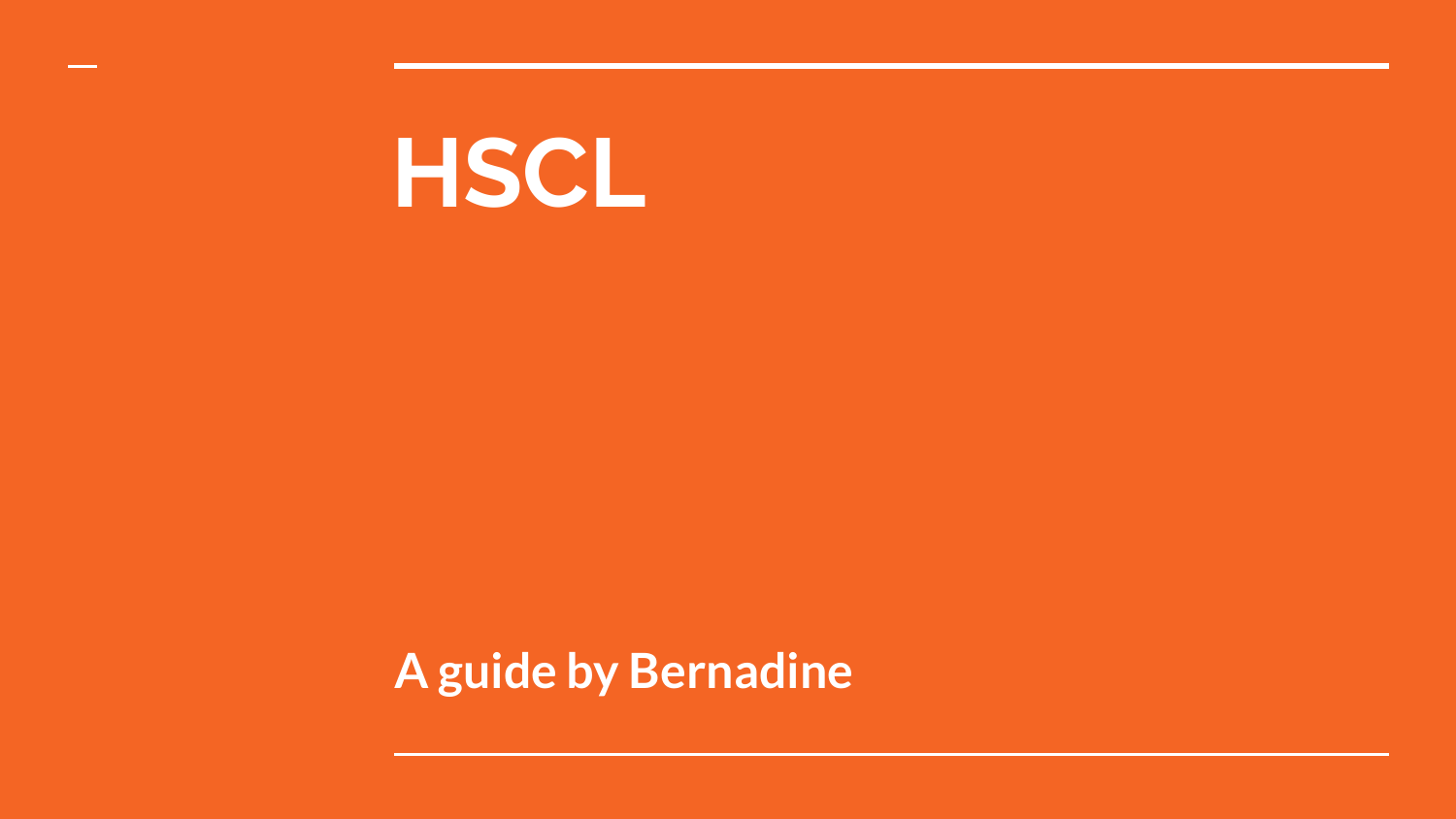

- **1. What does DEIS stand for?!**
	- ❏ Delivering equality of opportunity in schools
	- ❏ Allocated a HSCL
	- ❏ Extra teachers
	- ❏ Breakfast/lunch club
	- ❏ Given access to literacy, numeracy resources
	- ❏ JCSP co-ordinator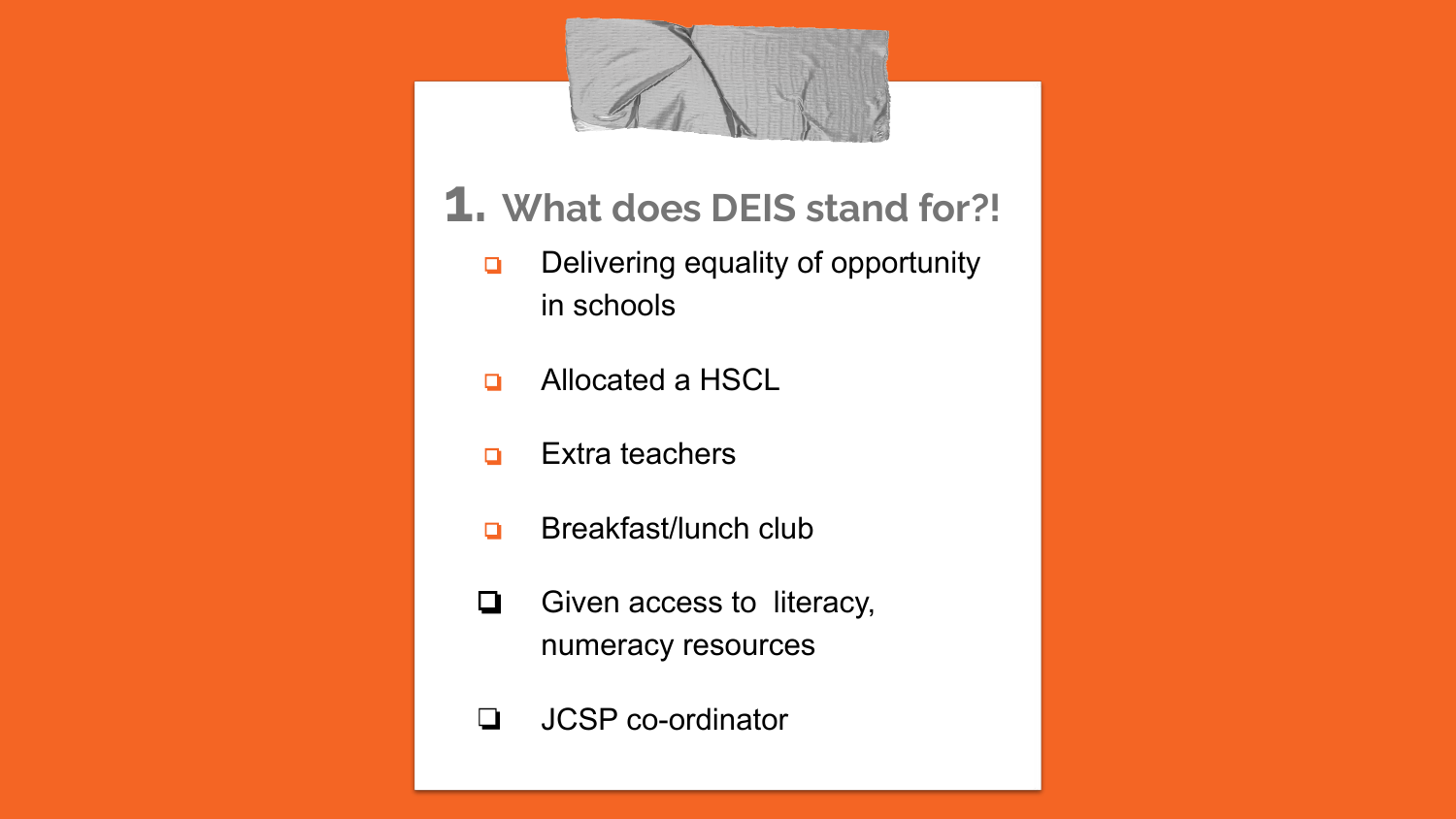

- **1. What does the title mean?!**
	- ➔ Home, school, community liaison officer
	- $\rightarrow$  I act as a bridge between home and school and visiting parents in their own homes is a core part of the HSCL scheme.
	- $\rightarrow$  "Parents as partners" is a fundamental value of HSCL and indeed, within the Irish Education system

➔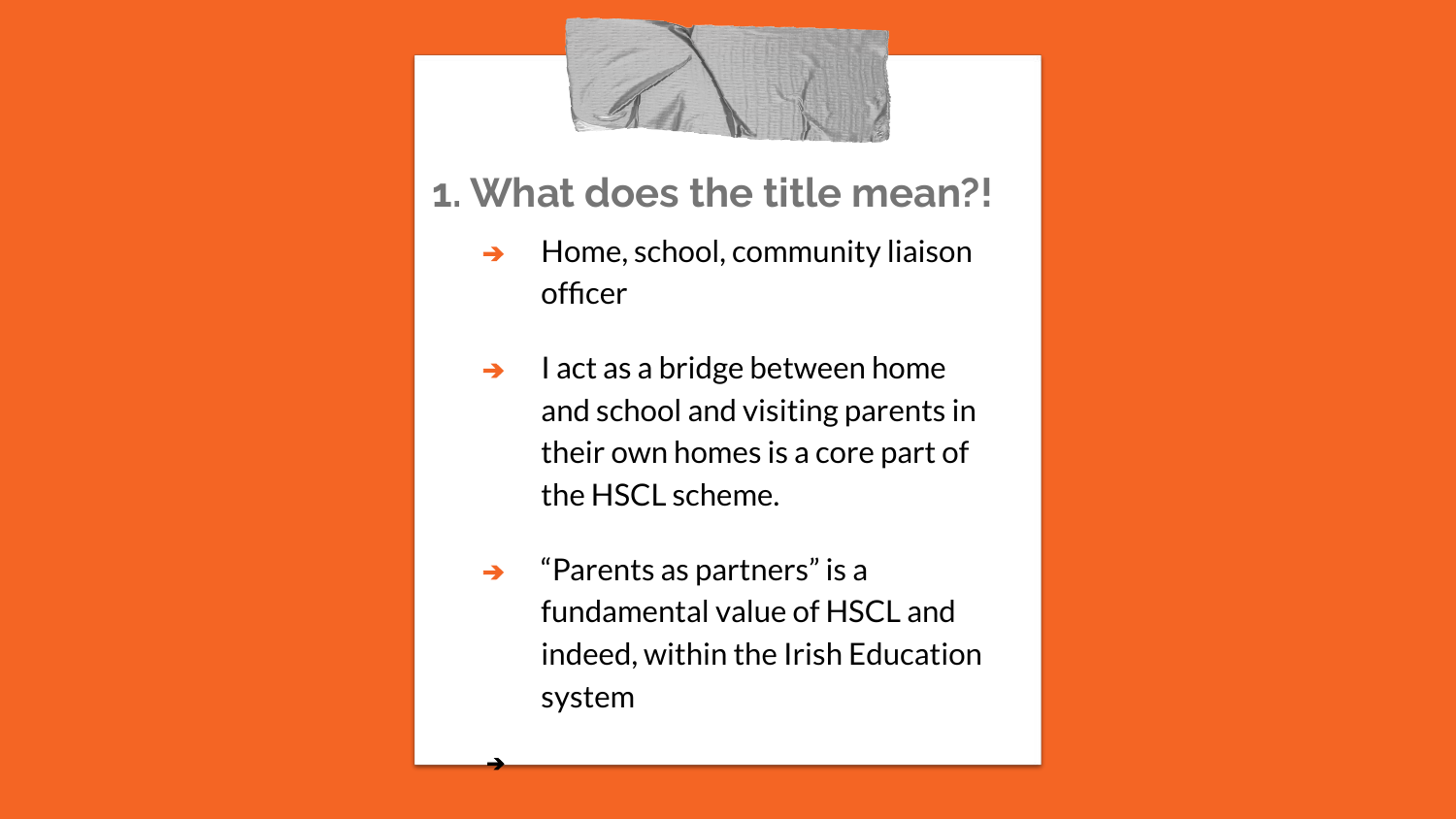

#### **1. What does the title mean?!**

 $\rightarrow$  I am also the link with outside agencies

> Foroige Simon Garda youthdiversion project West Lim Youth & comm workers project Cypsc Traveller initiative group Barnardos ISPCC St V de P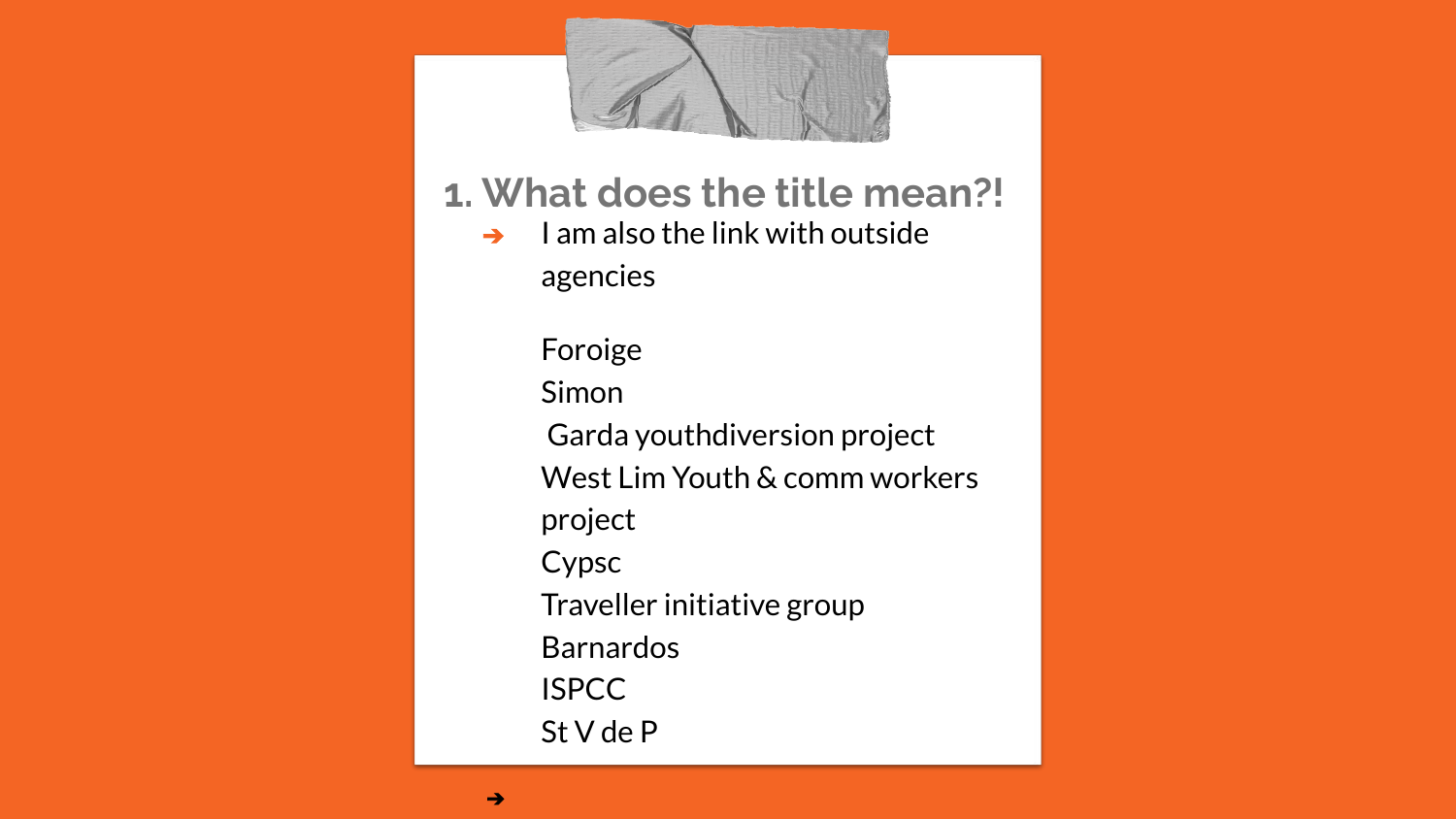**Targets children at risk of not reaching their potential in the educational system because of family-based issues, which adversely affect pupil attainment and school retention.** 

**Becomes familiar with attendance patterns, in order to maximize student attendance, participation and retention. Works in a supportive and purposeful way with parents and facilitates communication with class teacher, tutor, year-head, and school management, when required. Promotes positive teacher and staff attitudes towards partnership-working and adopting whole-school approach to attendance participation and retention.**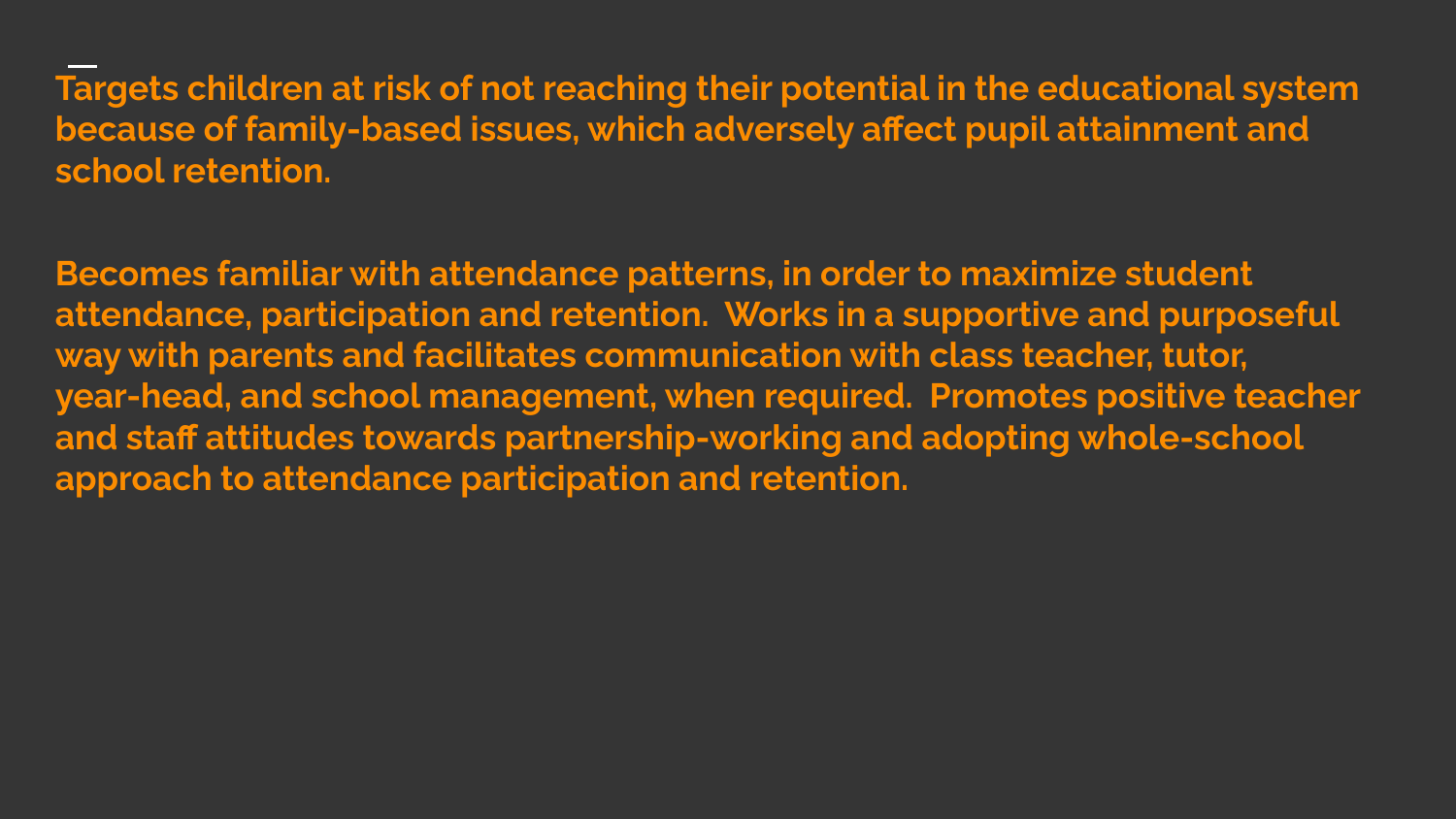**Reasons for absences are up on VSWare - access a student, click on the date, reason will be posted**

**Create a list of vulnerable students - some come off new students get added**

**Monitor the attendance of these**

**Ring the homes for all absent ASN students every day then I make a call to others as time allows or when I see a pattern emerging (missing every Tues for ex)** 

**Complete an attendance toolkit with parents and students after 5 consecutive absences**

**Explain timetable, EWS system,importance of routine, do roleplays around behaviour, school meetings, etc etc**

**Assess what they need to try to keep them in the system**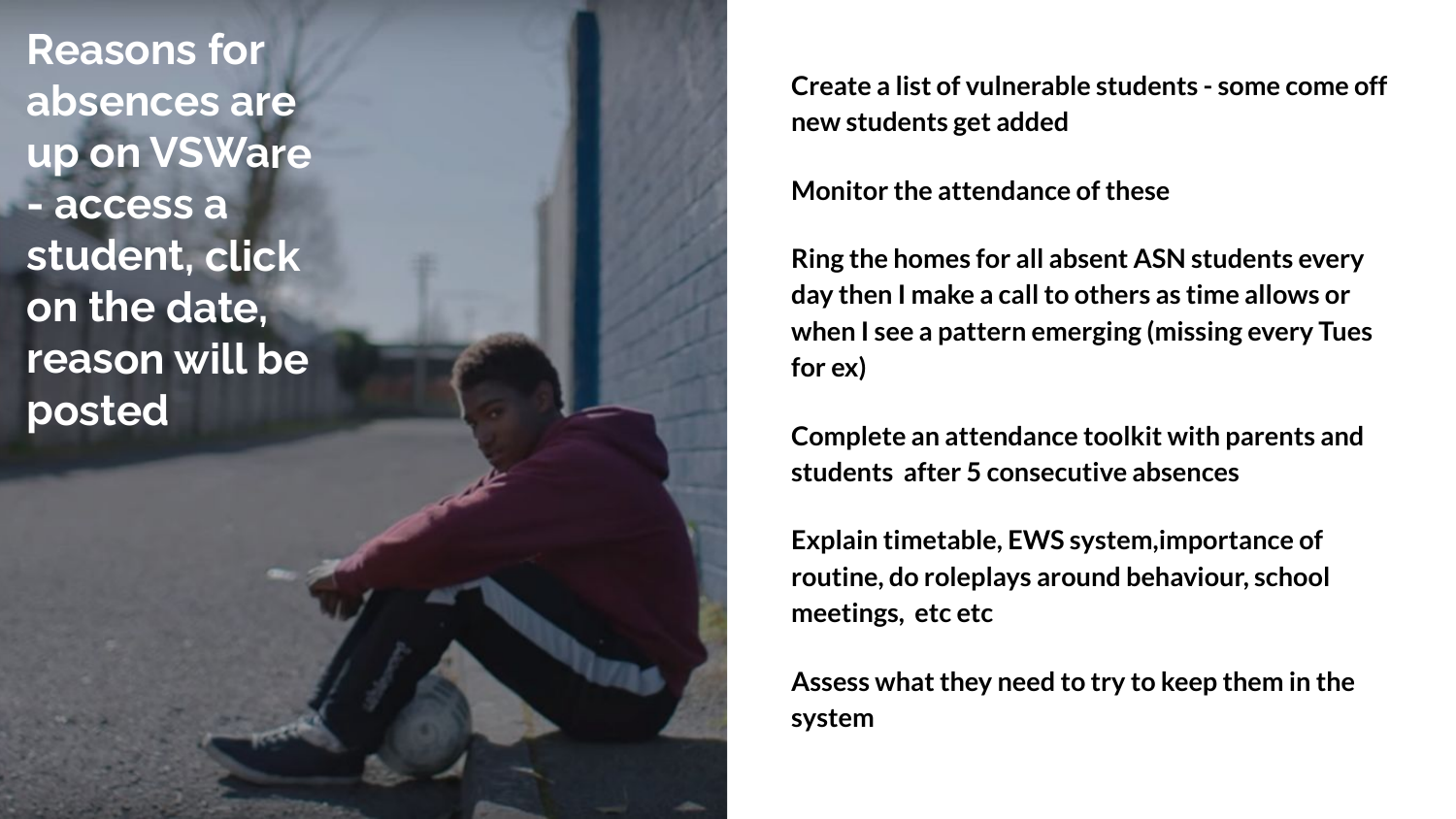

- Visit homes -25% of my day
- ➔ Organise parent courses, parenting, self=esteem, cookery, iPad, wellbeing, healthy eating, day trips to colleges
- Given ESL classes for those with little English
- Given reading classes to those who can't read
- ➔ Provide school materials where necessary
- **→** Referrals to outside agencies TUSLA, Barnardos Foroige and ISPCC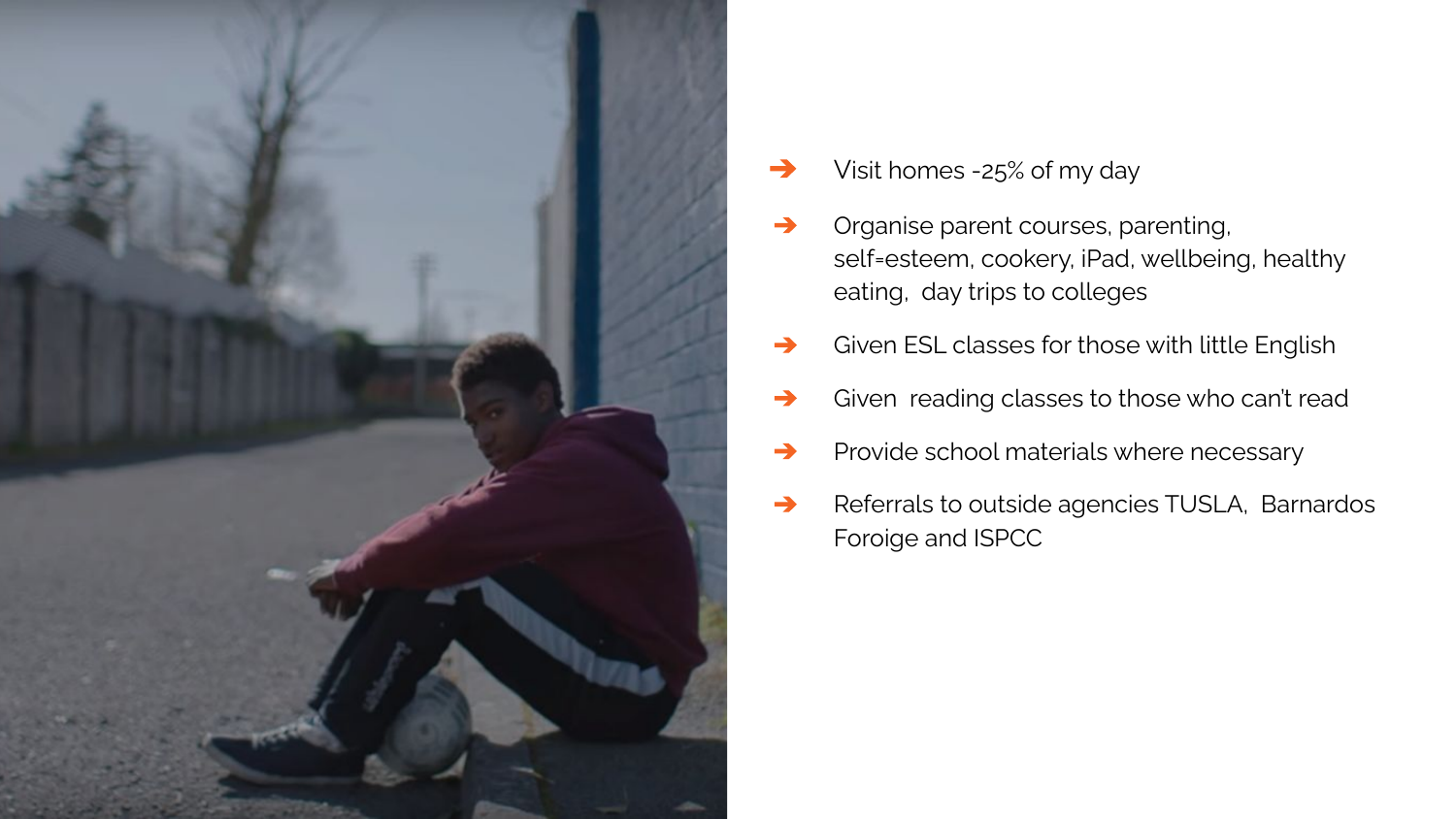### **What we can do to help**

Some students don't know how to act in some situations and they need to be shown more than being told

The more we as teachers care, are strong and positive, the better the foundations for any interventions

In short, when students have less hope and if they think they aren't smart enough and can't succeed they'll make less of an effort

We can teach them brains can grow and they can raise their IQs

We must always focus on reinforcing effort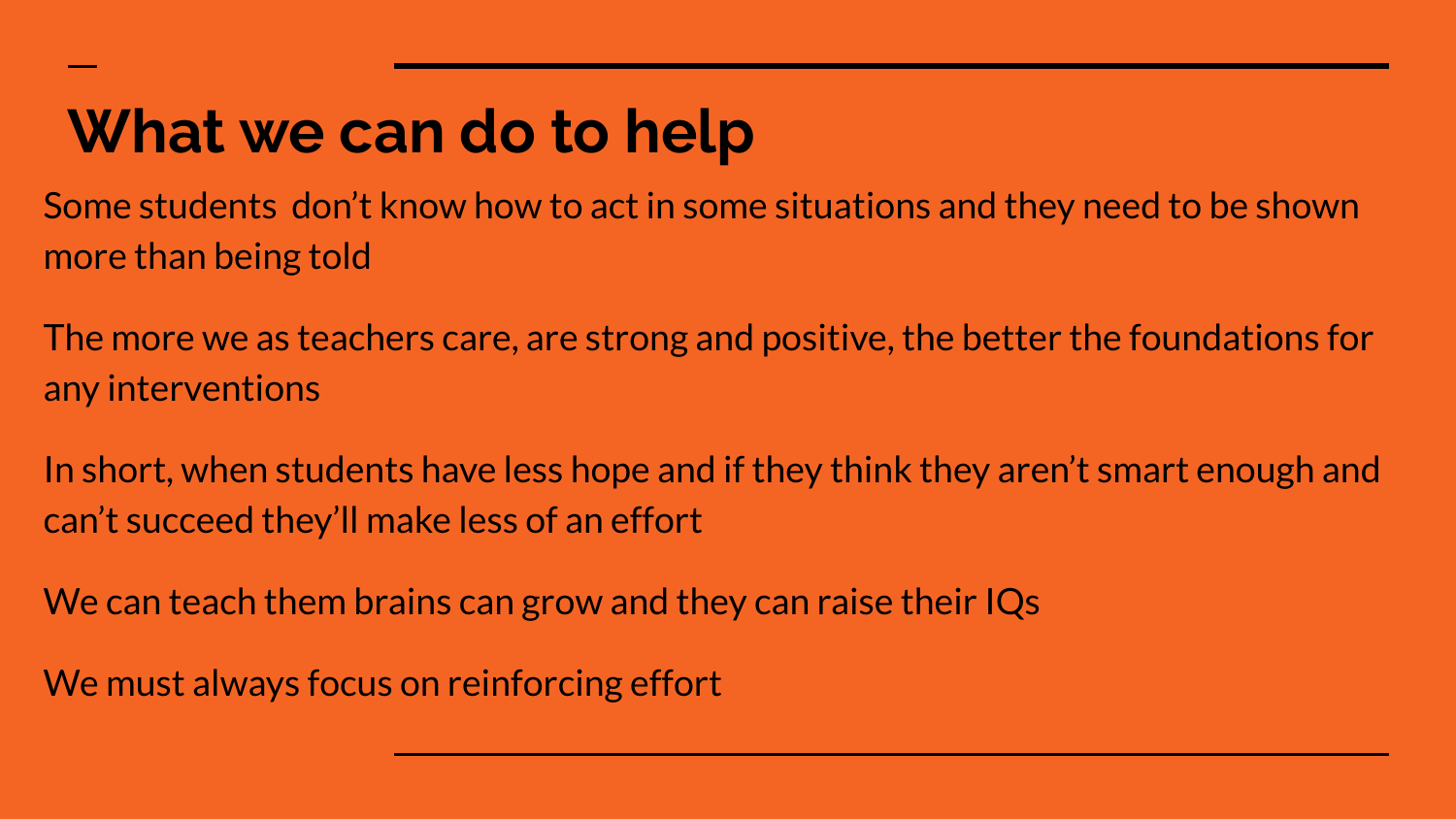#### **What you as a parent can do...**

- Attend **Parent-Teacher Meeting....**
- Visit the School and Its **Website**. ...
- **Support Homework Expectations. ...**
- Send Your Child to School Ready to Learn. ...
- **Teach Organisational Skills. ...**
- Teach **Study** Skills. ...
- Use the school journal, keep in **contact** with us, with me!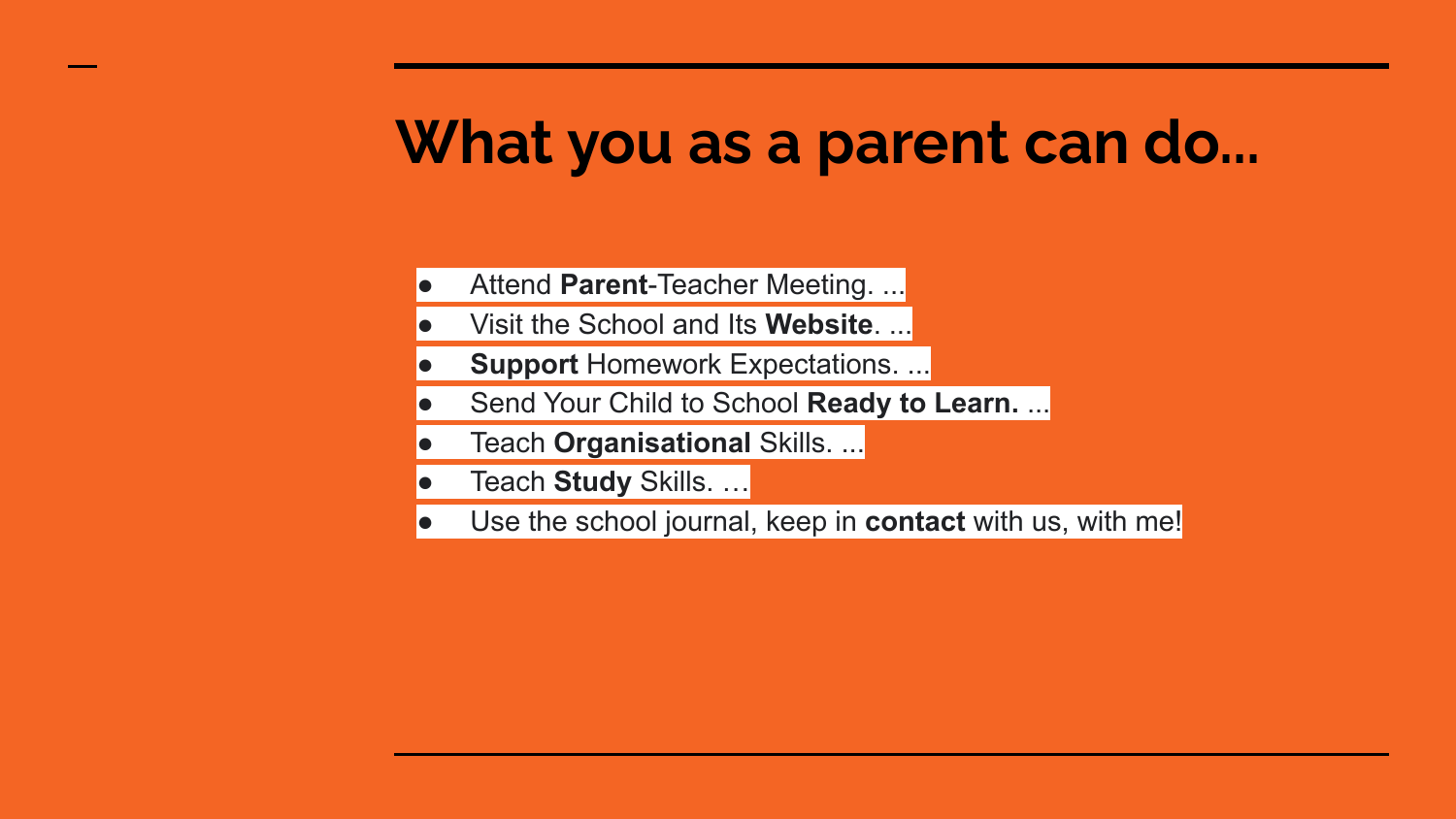## **One good adult**

Once you have an education no one can take it away